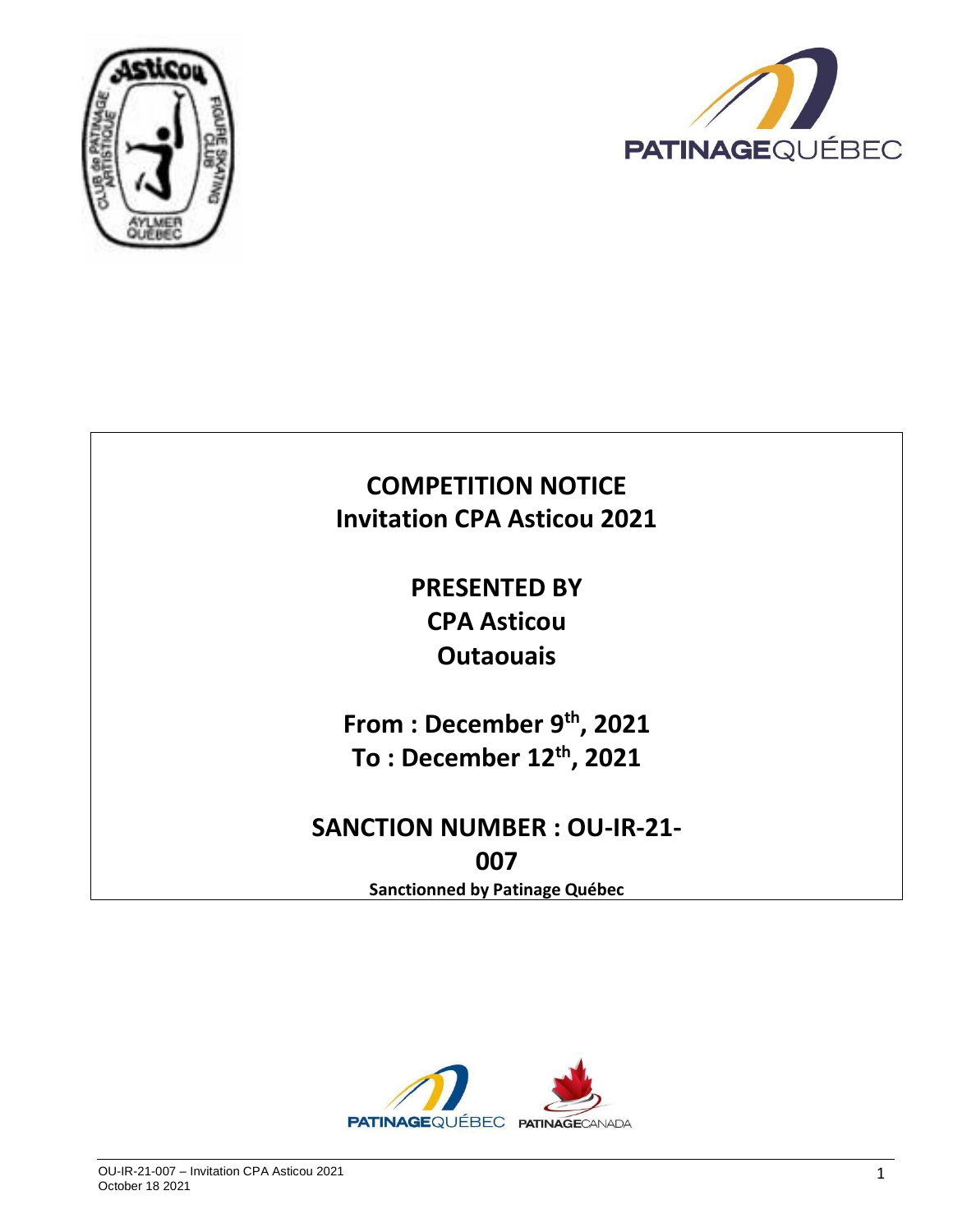## **Sanction Details –**

## **INTERREGIONAL COMPETITIONS**

#### **The CPA Asticou announces the holding of the competition Invitation CPA Asticou 2021**

#### **Dates : December 9 to 12, 2021**

Competitors must be Skate Canada members in good standing whose home club is located in one of the following regions or clubs :

**Outaouais** Ontario

A Skater who trains full-time in a recognized Sport-études program can also register if the Sport-études' region is invited. They must enter their home club and the name of their Sport-études.

A Senior, Junior, Adult and Special Olympics skater is eligible even if their region is not invited.

| <b>Manager of the Competition:</b>          | André Pelletier                          |
|---------------------------------------------|------------------------------------------|
| Phone: 873-354-2576                         | Email: competition.cpa.asticou@gmail.com |
| <b>President:</b>                           | André Pelletier                          |
| Phone: 873-354-2576                         | Email: competition.cpa.asticou@gmail.com |
| <b>Technical Representative:</b>            | Stéphanie Marcus                         |
| <b>Chief Data Specialist:</b>               | Suzanne Leblanc                          |
| <b>Computer Data Specialist Supervisor:</b> | André Voyer                              |

# **PATINAGE QUÉBEC**

## **SANCTION NUMBER : Provided by Patinage Québec**

| HOST:     | <b>CPA Asticou</b>                |
|-----------|-----------------------------------|
| WEBSITE : | English-Index (cpa-asticou.com)   |
| EMAIL :   | competition.cpa.asticou@gmail.com |
| PHONE:    | 873-354-2576                      |
|           |                                   |

**The competition is governed by Skate Canada rules.**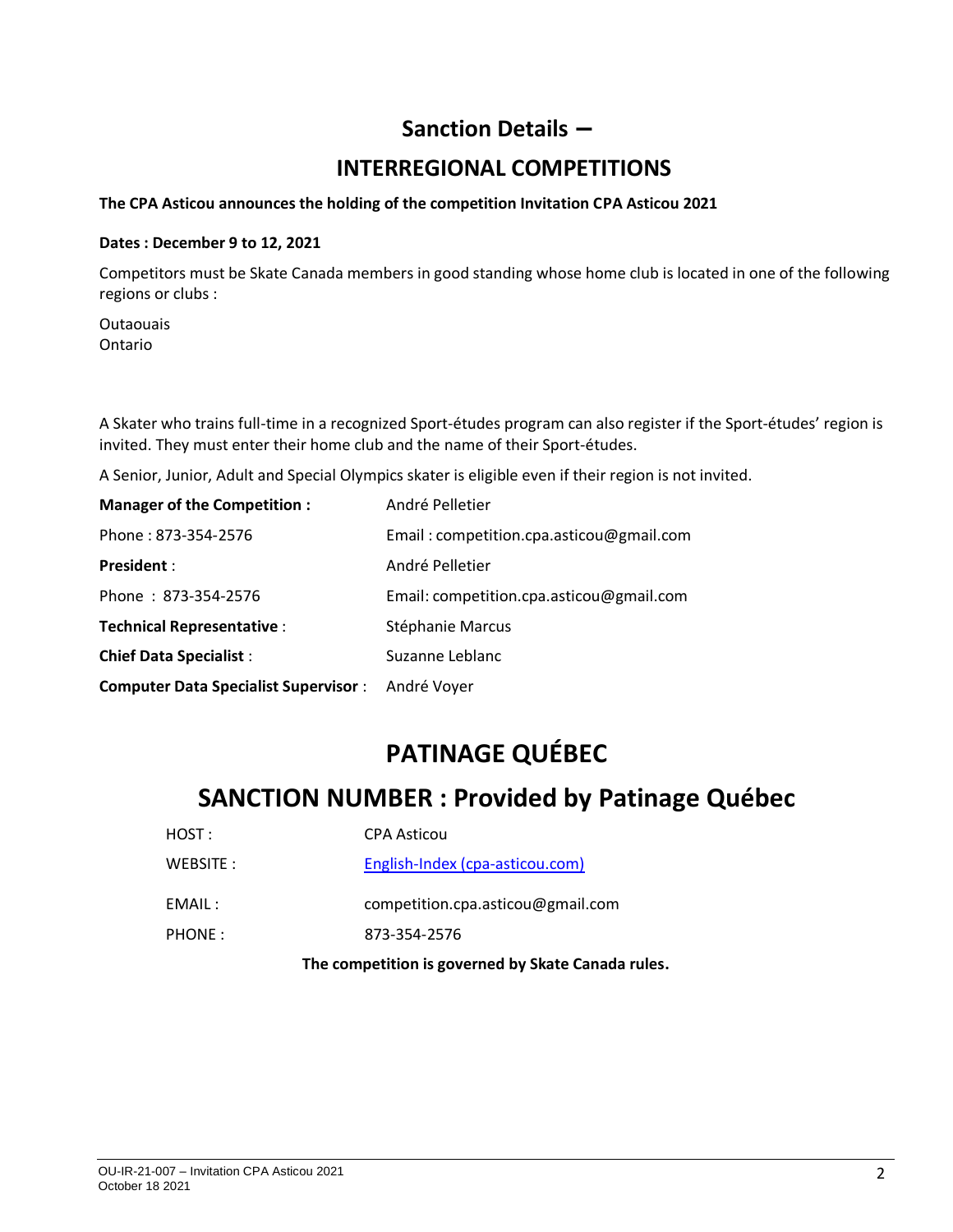## **GENERAL INFORMATION**

**IN A PANDEMIC CONTEXT SINCE LAST MARCH, PATINAGE QUÉBEC AND/OR INVITATION CPA ASTICOU 2021 HAS THE RIGHT TO MODIFY OR CANCEL THE EVENT AT ANY TIME FOLLOWING RECOMMENDATIONS OF THE PUBLIC HEALTH OF QUEBEC.**

#### **1. Location**

The competition will be held at :

**ICE 1**

Aréna Paul et Isabelle Duchesnay 92 rue du Patrimoine Gatineau, J9H 3P4

#### **2. Ice Surface**

Dimensions of the ice surface is of **Rink 1** : 85' X 200' (STANDARD LNH)

#### **3. Accidents and Liability**

Patinage Canada, Patinage Québec, CPA Asticou and the volunteer team undertake no responsibility for damages or injuries suffered by skaters. As a condition of and in consideration of their entries in these Championships, all competitors and their parents or guardians shall be deemed to agree to assume all risks or injuries to the competitor's person and property resulting from, or caused by or connected with, the conduct and management of the competitions and to release any and all claims they may have against the officials, the association, the Section, Skate Canada, the volunteer team and against their officers; their entries shall be accepted only on these conditions.

#### **4. Behaviour of Participants**

Participants are bound to obey the instructions of the officials in charge of the competition.

Competitors who, directly or indirectly, express themselves in improper manners regarding the officials or their decisions or regarding the marking of the officials, may be suspended and/or excluded from further competition.

#### **5. Restrictions**

- A) The committee reserves the right to limit the number of participants in each category. Its decision will be final.
- B) **Other restrictions** approved by the provincial committee : Addition of the organizing committee
	- a. The committee reserves the right to cancel a category if the number of participants is insufficient.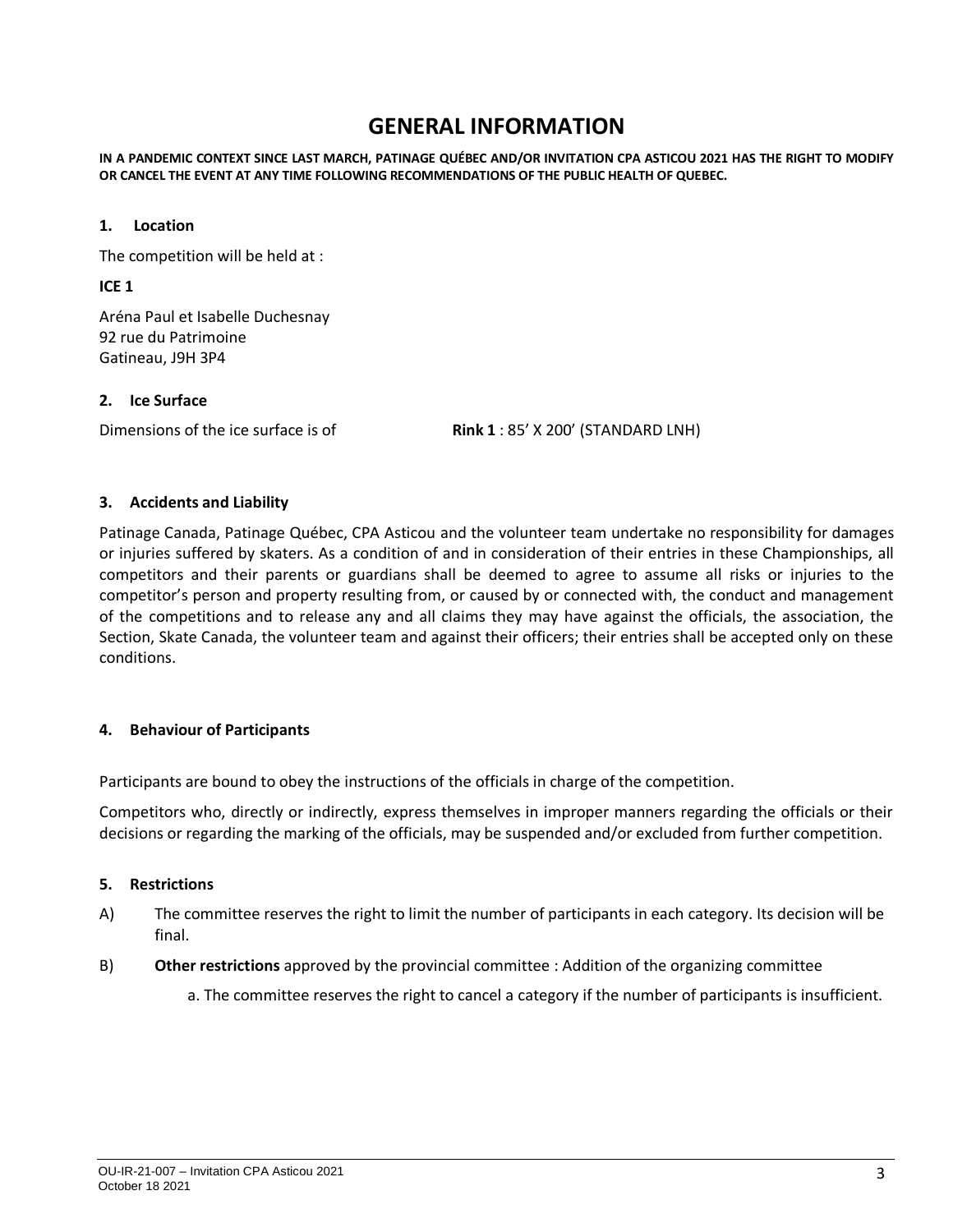#### **6. Registration**

**Internet :** A duly completed online form must be submitted for each skater wishing to register for this activity.

Also, Teams must complete the online form provided for this purpose.

Registrations submitted after the deadline set in the competition announcement can only be accepted at the choice of the committee in charge of the competition.

Registrations must be made online at the following link : [https://www.amilia.com/store/fr/cpa](https://www.amilia.com/store/fr/cpa-asticou/shop/programs)[asticou/shop/programs](https://www.amilia.com/store/fr/cpa-asticou/shop/programs)

**Deadline** : November 8th, 2021

#### **7. Payment method(s) :** (Select your accepted payment types)

✓ Credit Card ;

#### **No payment will be accepted** after November 8, 2021.

Registration fees will only be refunded if the event does not take place or if the registration is withdrawn before the registration deadline.

Administrative fees of 5 % as well as 4.15% (Amilia fees paid upon registration, non-refundable) will be retained if withdrawal before the registration deadline.

**No refund** after the registration deadline.

#### **8. Registration Fees :**

- 90 \$ per CPC event [\(Cumulative Points Calculation](https://info.skatecanada.ca/index.php/en-ca/rules-of-sport/52-marking-of-skate-canada-competitions.html) in singles; (STAR 5 to Gold and Pre-Juvenile to Senior) (Artistic) (Adult) (Special Olympics Level 6) (Solo Ice Dances) (showcase 3 et 4);
- 60 \$ for the 2<sup>nd</sup> program in CPC (only Short Prog. and Free Prog. in the same category);
- 90 \$ per CPC combined event, in singles; (Pre-Novice to Senior) one result only;
- 90 \$ per CPC event, couples/dance, **per** partner;
- 90 \$ per CPC combined event, couples/dance, **per** partner;
- 80 \$ per Performance Standard with ranking events (STAR 4 and Special Olympics);
- 80 \$ per P erformance Standard event :(Relève) (STAR 1, STAR 2 and STAR 3) (Artistic) (Special Olympics Danse Introduction) (Showcase 1 and 2);
- 70 \$ per Can Skate event;
- 60 \$ per additional event, Performance Standard and Performance standard with ranking;
- 70 \$ per Elements Event; (4 elements)
- 70 \$ per Team Event; (4 elements)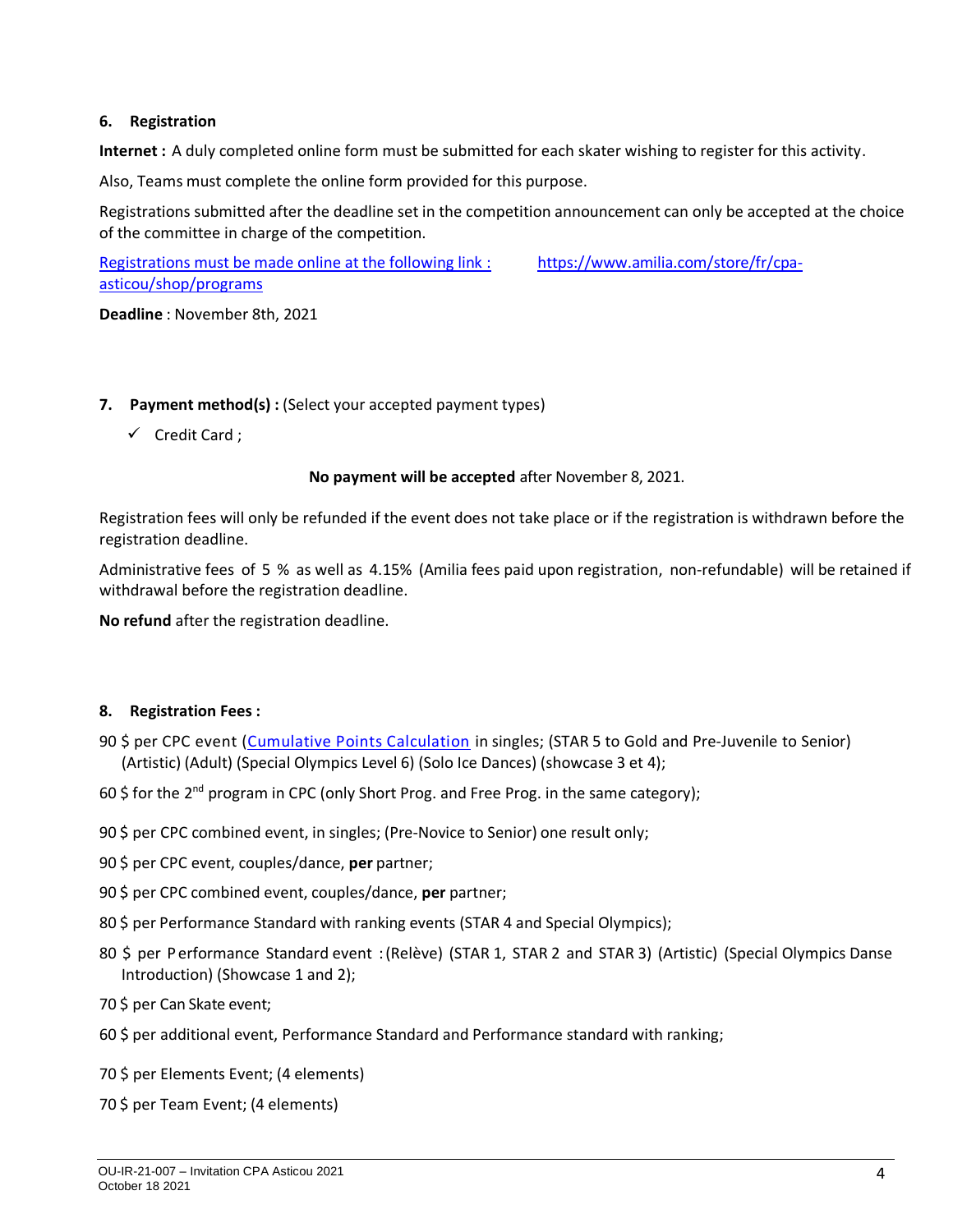#### **9. Tests Limits**

The test deadline is the same as the registration deadline.

#### **10. Rating Systems**(Select according to your appendices)

- **a)** The cumulative point calculator **« CPC »** system for events judged as CPC. (See appendices)
- **b) « Performance Standard with ranking » system.** (See appendices)
- **c) « Performance Standard » system.** (See appendices)

#### **11. Music**

Each skater or pairs must provide **two (2) CDs** during registration, at least one (1) hour before the start of their event.

#### **Standard Specifications for CDs**

(1) Only one program shall be recorded on each CD.

(2) They must be recorded in MUSIC (Audio) format.

(3) Competitor's name followed by category, program type – short or free, and music time shall be shown on the CD label.

(4) MP3 files are not accepted.

(5) Each CD shall be enclosed in a plastic case.

Keep your CDs cleaned and make sure they are not scratched to avoid playback problems.

### **12. Skaters Accreditation**

All Skaters must register as soon as they arrive at the arena where they are skating, at least one jour before the start of their event. They will give their two (2) CDs to the persons responsible at the front desk, along with their program content sheet.

#### **13. Coaches Accreditation**

#### **Coaches must have the minimum NCCP certification for each competition.**

**Scenario 1** : Please note that to receive free accreditation for the different competitions, you need to:

• Present your valid Patinage Québec card. o In addition, all additional dates on the card must also be valid. (Ex: First Aids, Back check, etc.)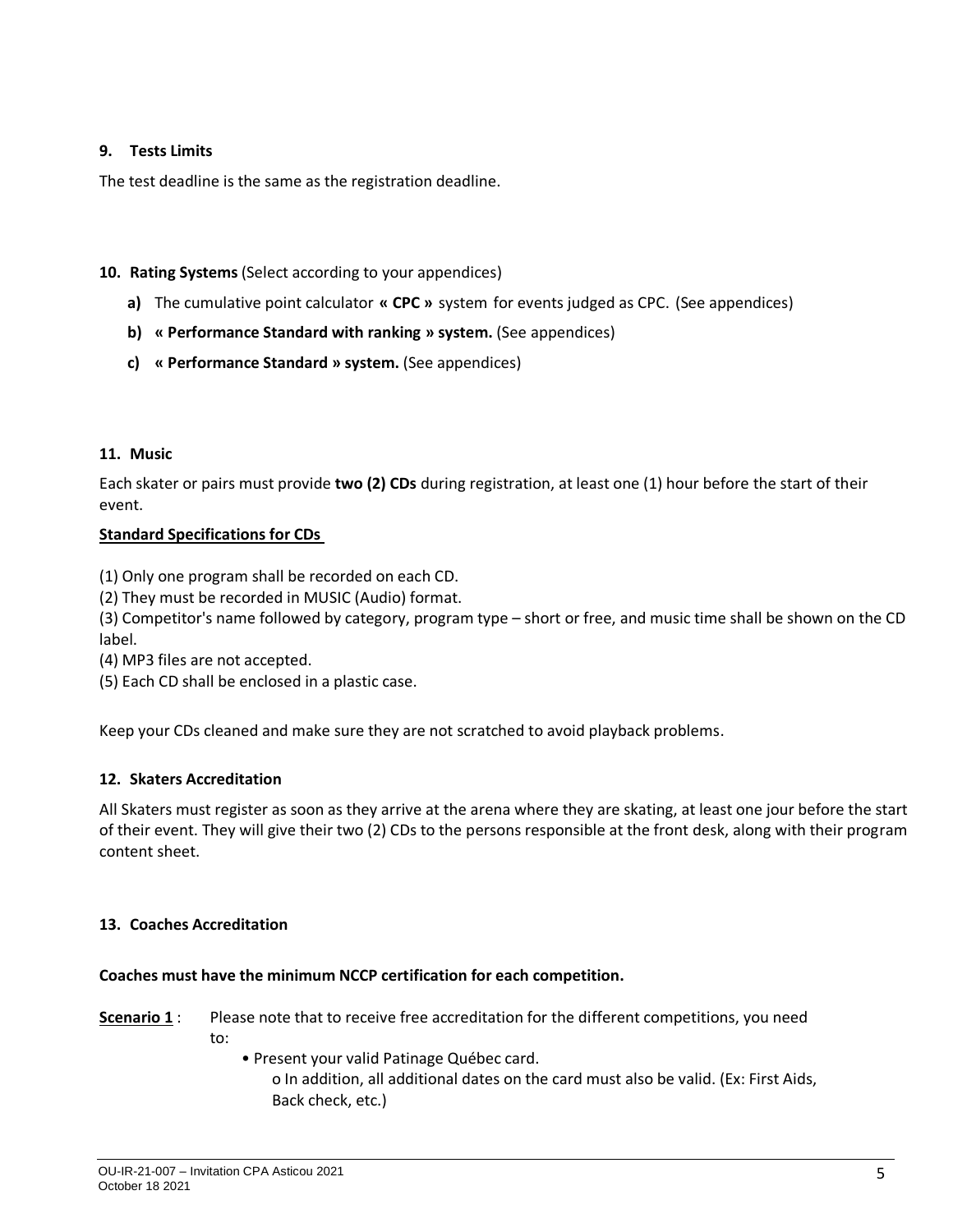- **Scenario 2** : You do not meet the conditions of scenario 1, then you must pay **\$15 to receive your accreditation** (for the duration of the competition) in the following cases:
	- You have a valid Patinage Québec card but one or more additional dates are no longer valid: o You must have proof of updated credentials with you.
	- You have a Patinage Québec card that is no longer valid:

o You have proof of Skate Canada membership for the current season (additional dates must be valid). - In the event the additional dates are not valid, you must have proof of updated credentials with you.

- You do not have a Patinage Québec card but your name is on the list of coaches in good standing.
- You do not have a Patinage Québec card, you name is not the coaches in good standing list, but you have with you: o Proof of Skate Canda membership for the current season
	- o Valid First Aids certificate
	- o Back Check certificate
	- o Respect in Sport certificate
	- o Code of Ethics certificate

o OR a print screen of your profile on Skate Canada website displaying the dates for proof of certificates mentioned above.

- **Scenario 3** : You do not meet the conditions of scenarios 1 or 2, you will **not be accredited** and will then have **to be replaced** by your athlete by a coach in good standing.
	- If the coach is refused entry (not in good standing), the person responsible for **accreditation will notify the technical representative so that this coach does not show up in the rooms or on the edge of the board.**

#### **Number of coaches with athlete**

One coach per competitor/competitor/team will be accredited. **Only one person, chosen by the skater, skater pair or team, will be allowed on the ice.**

#### **During accreditation**

Coaches must register in person and present their valid coach card with photo. It needs to be worn around their neck at all times.

#### **A colored bracelet (provided by Patinage Québec for provincial competitions only) will be wrapped around the card lanyard OR on the coach's wrist if the payment of \$15 has been made (proof provided).**

If a coach is refused entrance (not in good standing), the person responsible for accreditation will advise the technical representative to ensure that access to changing rooms or rink side is denied for that coach.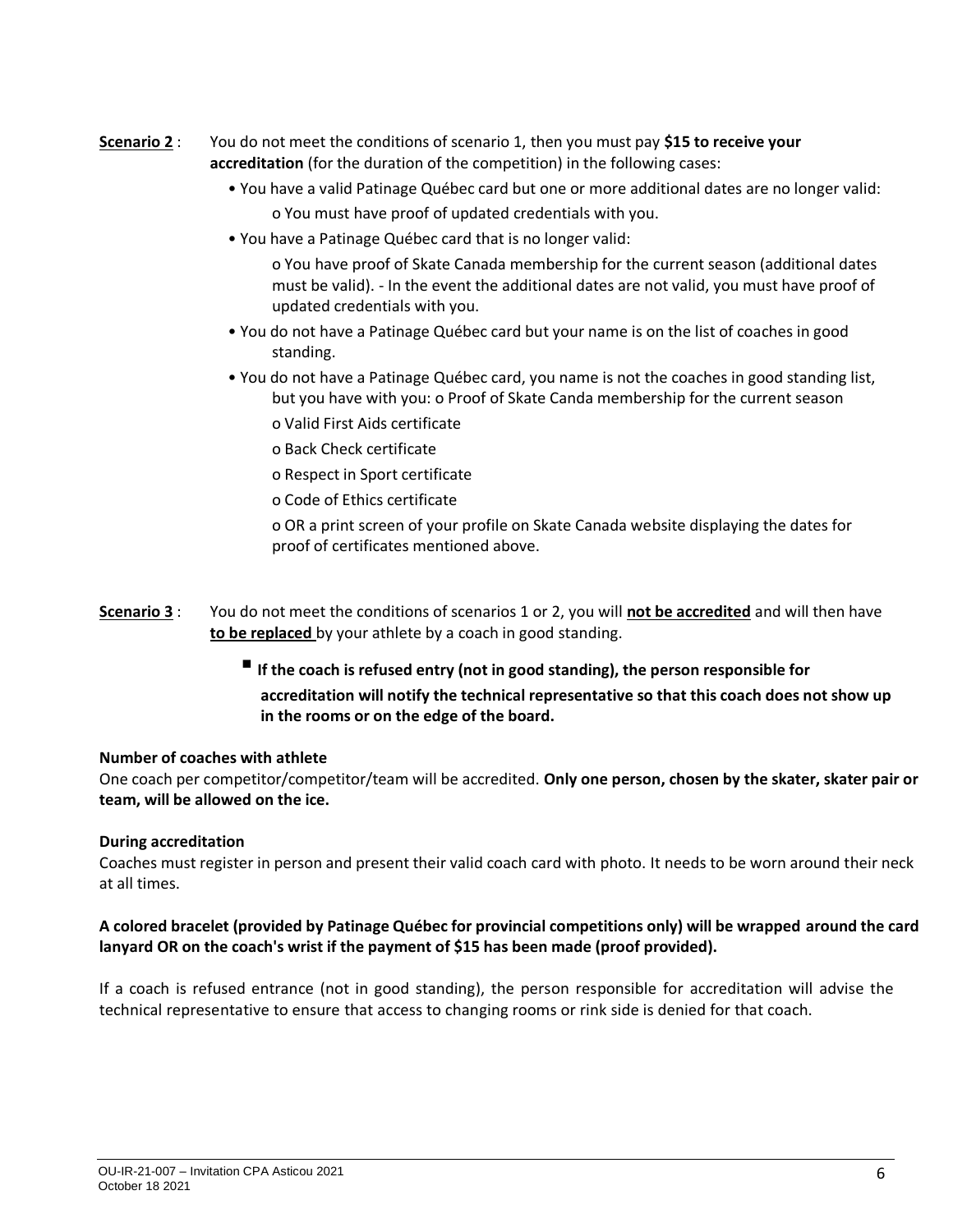#### **14. Admission**

The general admission is free

Skates and their chaperones will have a weekend pass upon accreditation.

#### **15. Chaperones**

Chaperones are allowed in the skater's room only for the following categories: (one person per participant)

(Select your authorized categories)

- ✓ Relève;
- ✓ STAR 1, STAR 2, STAR 3, STAR 4 less than 10 years et STAR 5 less than 10 years;
- $\checkmark$  Pre-Juvenile less than 11 years;
- $\checkmark$  Sans Limites less than 7 years, less than 8 years, less than 9 years and less than 10 years.

#### **16. Awards**

#### **a)CPC Events**

Medals will be given to the first three (3) in each category in accordance with the regulations. When there are only 2 participants in an event, those skaters will receive a medal. In the event that there is **only one participant, the skater will receive a medal**.

#### **b)Performance Standards Events**

Skaters will receive a ribbon and a certificate according to the performance standard achieve.

#### **c) Performance Standards with ranking events**

Medals will be given to the first 3 and all participants will receive a certificate according to the performance standard achieved.

#### **17. Perpetual Trophy**

No trophy will be awarded to the club with the most points according to the organizing committee's criteria.

#### **18. Competition schedule** (Select a single broadcast mode)

A tentative schedule will be available on the website after the registration deadline.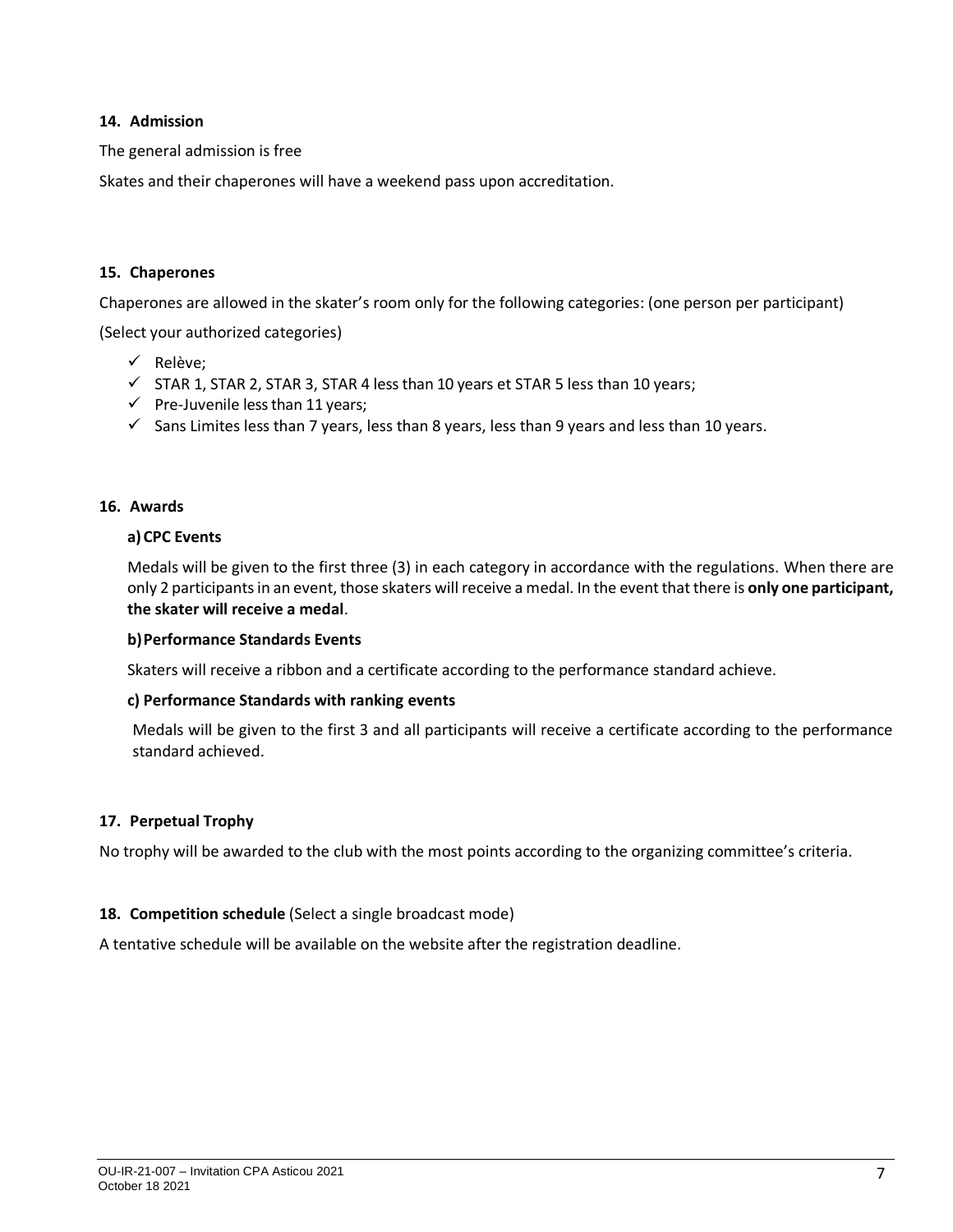#### **19. Groups formation**

For competitive categories, groups will be formed by a random draw, as per [Skate Canada rules.](https://info.skatecanada.ca/index.php/en-ca/rules-of-sport/54-competitions.html)

For all STAR Skate categories, sort skaters by age and divide them into groups.

For STAR Skate 1 to 3: If there are enough boys, they can be grouped together regardless of age (i.e. 2 or more boys). Events for boys should take place as long as at least 2 boys are entered in a STAR Competition.

#### **20. Video**

Not available.

#### **21. Photos**

Not available.

#### **22. Restaurants**

There is no Snack Shack.

#### **23. COVID-19**

The new coronavirus, COVID-19, has been declared a global pandemic by the World Health Organization (WHO). COVID-19 is extremely contagious and is believed to be spread primarily through person-to-person contact. Before, government authorities, both local, provincial and federal, are recommending various measures and prohibiting various behaviors, all with the aim of reducing the spread of the virus.

Specific measures will be sent to the participants following their registration.

#### *THIS ANNOUNCEMENT IS SUBJECT TO CHANGE*

*Any regulations or communications that the ISU and the Quebec government publish in the coming months could result in changes to the announcement of the Invitation CPA Asticou 2021.*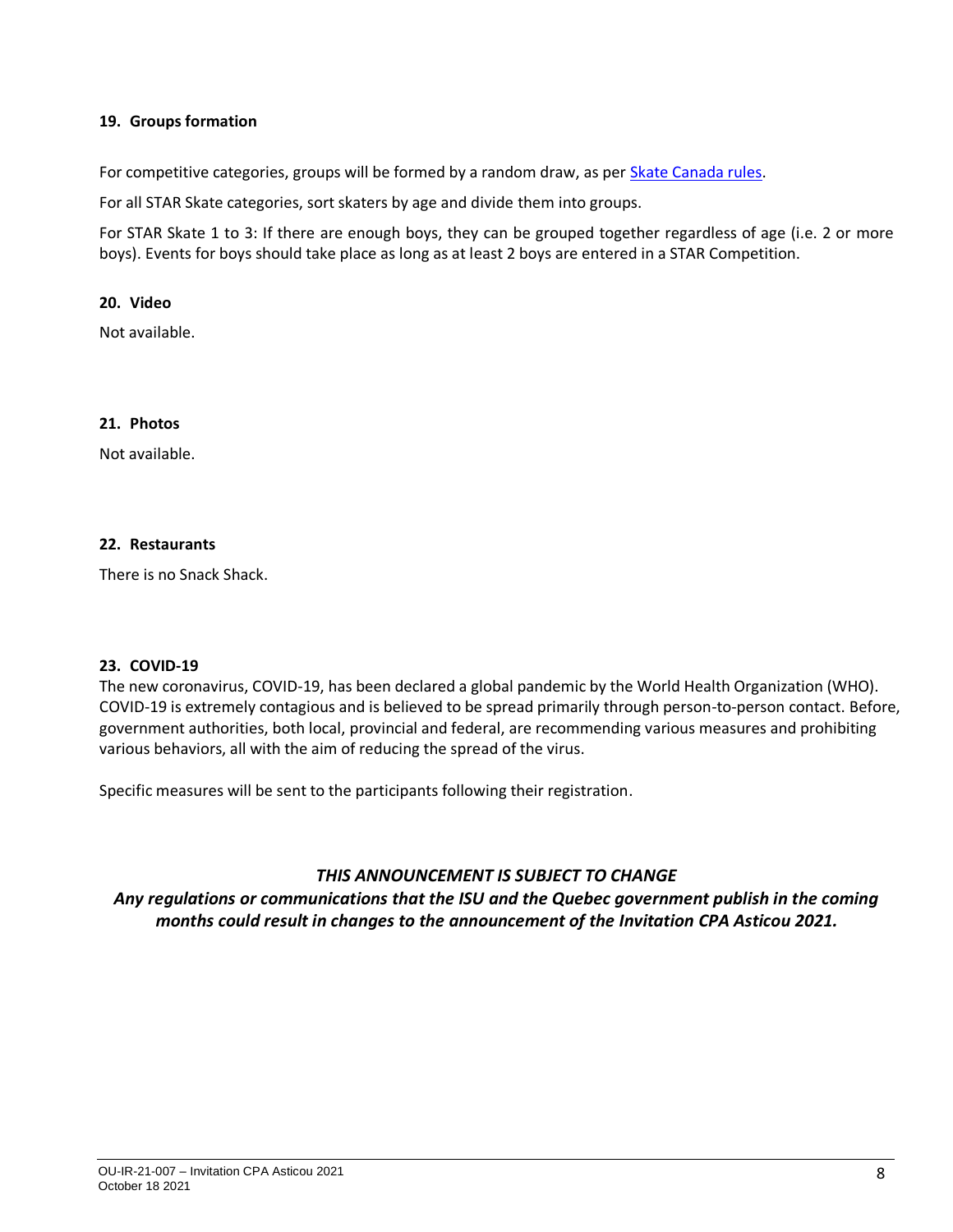## **APPENDIX – COMPETITIVE SKATING**

## **ELIGIBILITY**

Competitors must be Skate Canad[a members in good standing.](https://info.skatecanada.ca/index.php/en-ca/rules-of-sport/54-competitions.html)

Competitors must meet th[e testing requirements.](https://info.skatecanada.ca/index.php/en-ca/rules-of-sport/261-competitive-competition-program-requirements.html)

For non-qualifying competitions, competitors can 'move-up' a category without having to meet testing requirements.

Skaters **cannot register** in a competitive category **and** a STAR category for the **same** discipline (ex. In singles) during the **same** competition.

Skaters can register in two categories for the same discipline (example Pre-Novice and Novice in Singles)

## **TECHNICAL INFORMATION**

The Quebec Competition Preparation Kit, Skate Canada Discipline Program Requirements for each discipline, ISU press releases and clarifications should be consulted for each competition. In these documents you will find the program content for each category.

#### **RATING SYSTEM**

The cumulative point calculator « CPC » system is used for all competitive skating events.

#### **EVALUATION SYSTEM FOR THE 'RELÈVE' CATEGORY**

➢ Performance Standard system.

## **SINGLES EVENTS**

✓ **Ladies** ✓ **Mens**

### ✓ **COMBINED PROGRAMS (PRE-NOVICE TO SENIOR**)

• **JUNIOR**

| Test :       | Must have completed the Gold free style test.                  |
|--------------|----------------------------------------------------------------|
| Age :        | Under 19 years of age as of July 1st preceding the competition |
| Short Prog.: | 2 min. 40 sec. (+/- 10 sec.)                                   |
| Free Prog.:  | 3 min. 30 sec. (+/- 10 sec.)                                   |

#### • **NOVICE**

| Test :      | Must have completed the Gold free style test.                  |
|-------------|----------------------------------------------------------------|
| Age :       | Under 17 years of age as of July 1st preceding the competition |
| Short Prog: | 2 min. 20 sec. (+/- 10 sec.)                                   |
| Free Prog.: | 3 min. 30 sec. (+/- 10 sec.)                                   |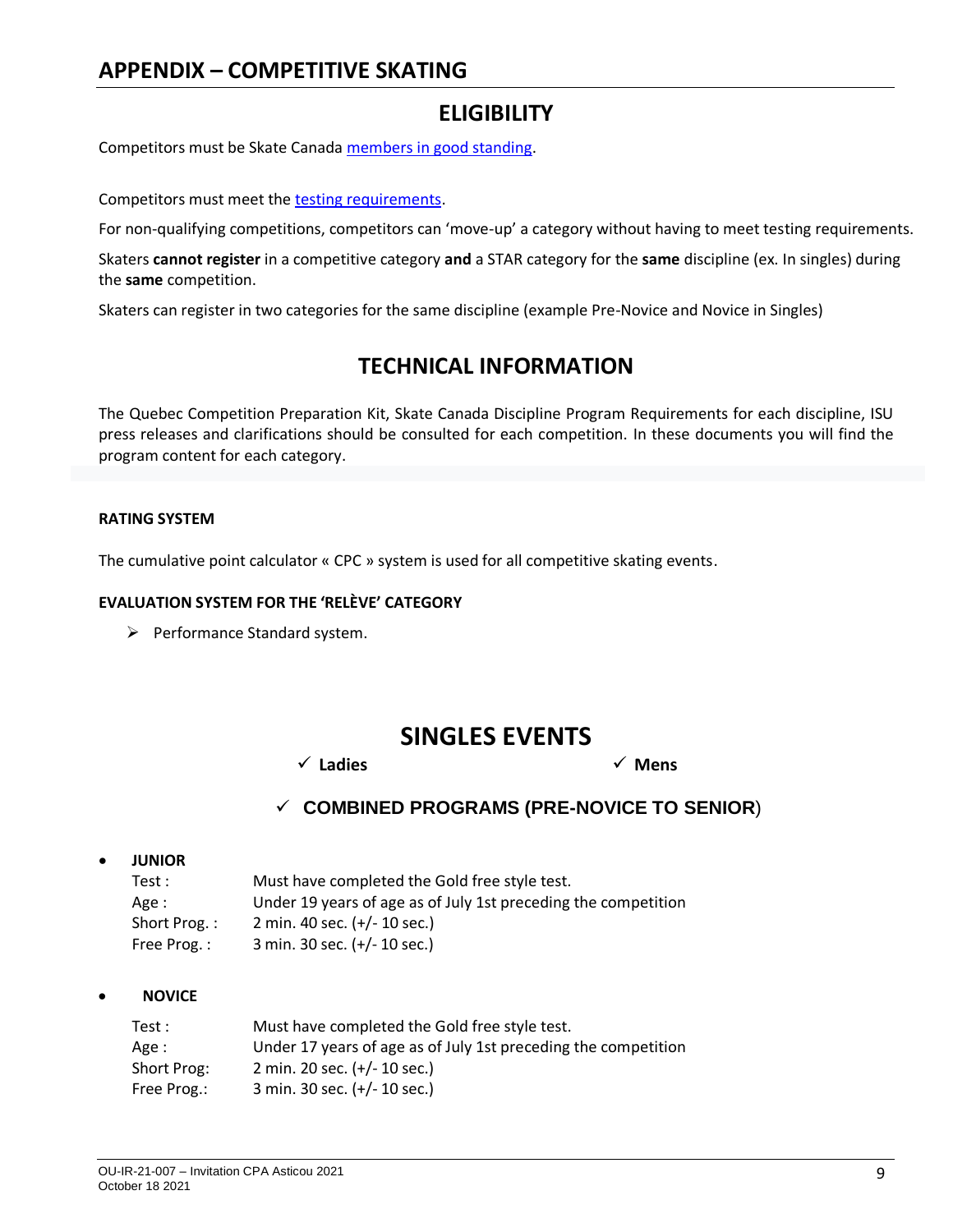#### • **PRE-NOVICE**

| Test :       | Must have completed the STAR 5 Free style test or a higher level test. |
|--------------|------------------------------------------------------------------------|
| Age :        | Under 16 years of age as of July 1st preceding the competition         |
| Short Prog.: | 2 min. 20 sec. (+/- 10 sec.)                                           |
| Free Prog.:  | 3 min. $(+/- 10$ sec.)                                                 |

#### • **JUVENILE UNDER 14 YEARS OF AGE**

| Test:       | Must have completed the STAR 5 Free style test or a higher level test. |
|-------------|------------------------------------------------------------------------|
| Age :       | Under 15 years of age as of July 1st preceding the competition         |
|             | For 2021-2022 only, Skate Canada is extending the age limit            |
| Free Prog.: | 2 min. 30 sec. (+/- 10 sec.)                                           |

#### • **PRE-JUVENILE UNDER 11 YEARS OF AGE**

| Test:      | Must have completed the STAR 5 Free style test or a higher level |
|------------|------------------------------------------------------------------|
| Age :      | Under 11 years of age as of July 1st preceding the competition   |
| Free Prog: | 2 min. 30 sec. $(+/- 10$ sec.)                                   |

#### • **SANS LIMITES UNDER 10 YEARS OF AGE, LADIES**

| Test:      | No restrictions                                                |
|------------|----------------------------------------------------------------|
| Age :      | Under 10 years of age as of July 1st preceding the competition |
| Free Prog: | 2 min. 30 sec. $(+/- 10$ sec.)                                 |

#### • **SANS LIMITES UNDER 9 YEARS OF AGE**

| Test:      | No restrictions                                               |
|------------|---------------------------------------------------------------|
| Age :      | Under 9 years of age as of July 1st preceding the competition |
| Free Prog: | 2 min. 30 sec. (+/- 10 sec.)                                  |

#### • **SANS LIMITES UNDER 8 YEARS OF AGE, LADIES**

| Test:      | No restrictions                                               |
|------------|---------------------------------------------------------------|
| Age :      | Under 8 years of age as of July 1st preceding the competition |
| Free Prog: | $2 \text{ min. } (+/- 10 \text{ sec.})$                       |

#### • **SANS LIMITES UNDER 7 YEARS OF AGE, LADIES**

| Test:      | No restrictions                                               |
|------------|---------------------------------------------------------------|
| Age :      | Under 7 years of age as of July 1st preceding the competition |
| Free Prog: | $2 \text{ min. } (+/- 10 \text{ sec.})$                       |

#### • **RELÈVE**

| Test:      | No restrictions                                                       |
|------------|-----------------------------------------------------------------------|
| Age :      | Girls: Under 7 years of age as of July 1st preceding the competition. |
|            | Boys: Under 10 years of age as of July 1st preceding the competition. |
| Free Prog: | Duration of 2 min $(+/- 10 \text{ sec.})$                             |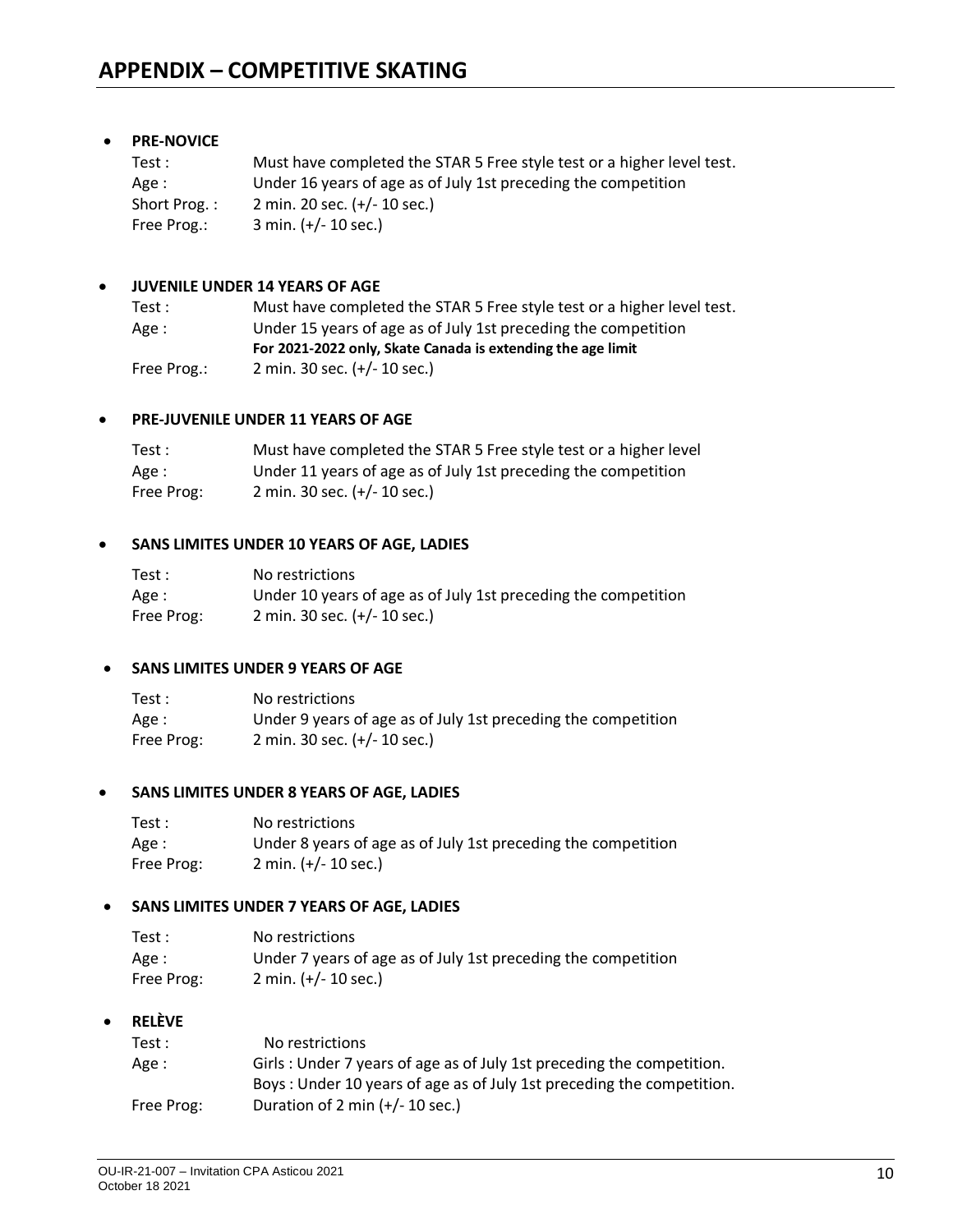## **DANCE EVENT** ✓ **COMBINED PROGRAMS (PRE-NOVICE TO SENIOR**)

#### • **SANS LIMITES**

Test : Must have completed STAR 3 Dance tests, or a higher level.

Age : Under 14 years of age as of July 1st preceding the competition. Pattern Dances : Canasta et Baby blues.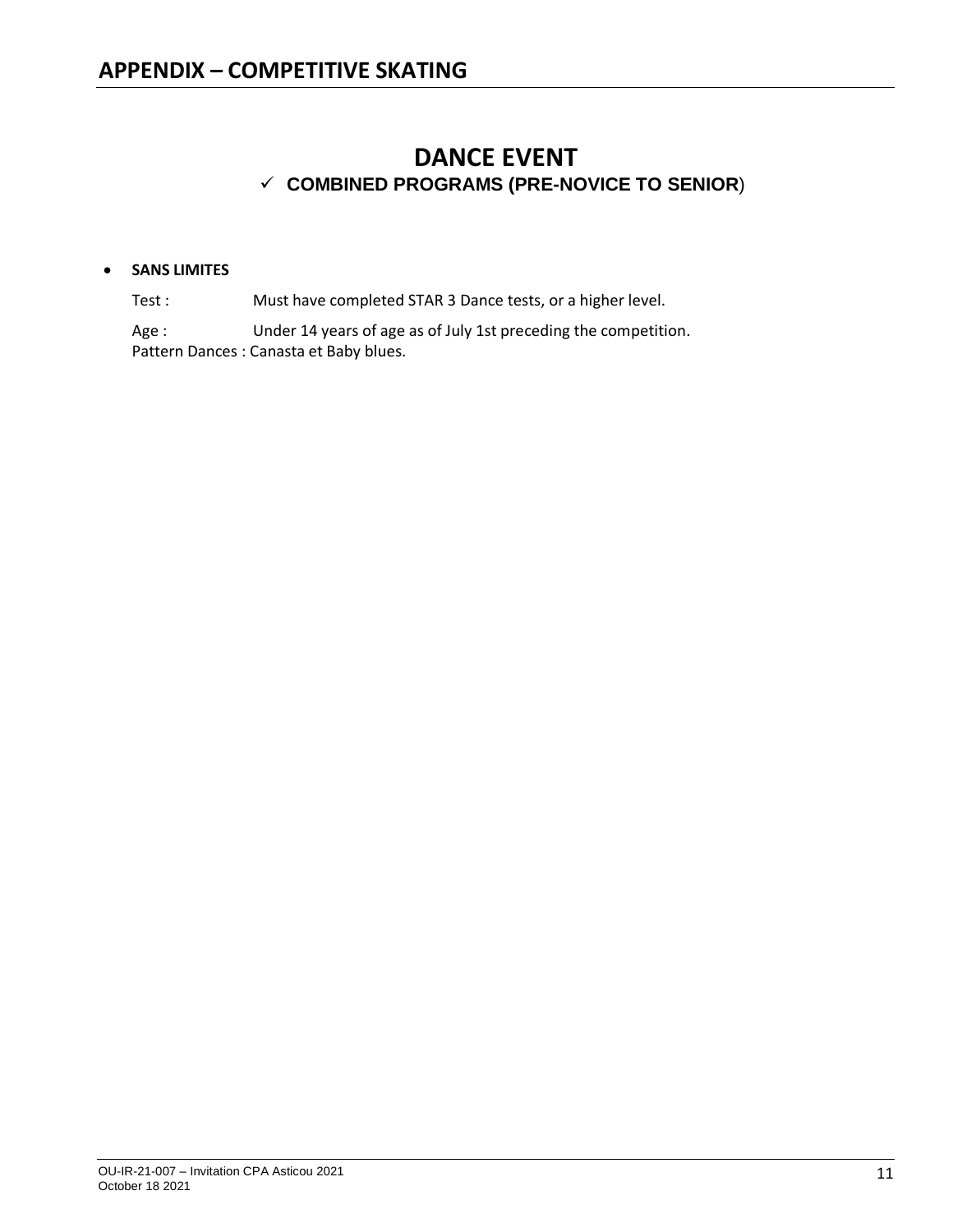## **ELIGIBILITY**

Competitors must be Skate Canad[a members in good standing.](https://info.skatecanada.ca/index.php/en-ca/rules-of-sport/54-competitions.html)

For non-qualifying competitions, competitors can upgrade to a category without having to meet [testing requirements.](https://info.skatecanada.ca/index.php/en-ca/rules-of-sport/261-competitive-competition-program-requirements.html)

Skaters **cannot register** in a competitive category **and** a STAR category for the **same** discipline (ex. in singles) during the **same** competition.

Skaters **cannot** register in a STAR category, after registering for the « Championships « sub-section » and/or « A » or « B » of section Quebec – Skate Canada » of the current year **(2021-2022)** for the same discipline.

• **Current year : July 1st , 2021 to June 30th , 2022**

Skaters can register to two categories of the same discipline. With the exception of STAR 7 and STAR 9 categories which can be combined with another STAR category.

Skaters registed for the Quebec Regional Games (Jeux du Québec) of the current year can register in a STAR category for the same discipline.

• **Current year : July1st , 2021 to June 30th, 2022**

## **TECHNICAL INFORMATION**

**Reference : STAR Skate Competition Program Requirement**

#### **RATING SYSTEM**

- ➢ The cumulative point calculator **«** CPC **»** system is used for all events of STAR 5 to Gold.
- ➢ The **Performance Standard with ranking system** is used for STAR 4 category.
- ➢ The **Performance Standard system** is used for STAR 1 to 3 events.

## **SINGLES EVENTS**

✓ **Ladies** ✓ **Mens**

• **GOLD**

Test : Must have passed the complete STAR 8 (Junior Silver) Free Style test.

Age : No Limits

Free Prog. : Duration of 3 min. 30 sec. (+/- 10 sec.)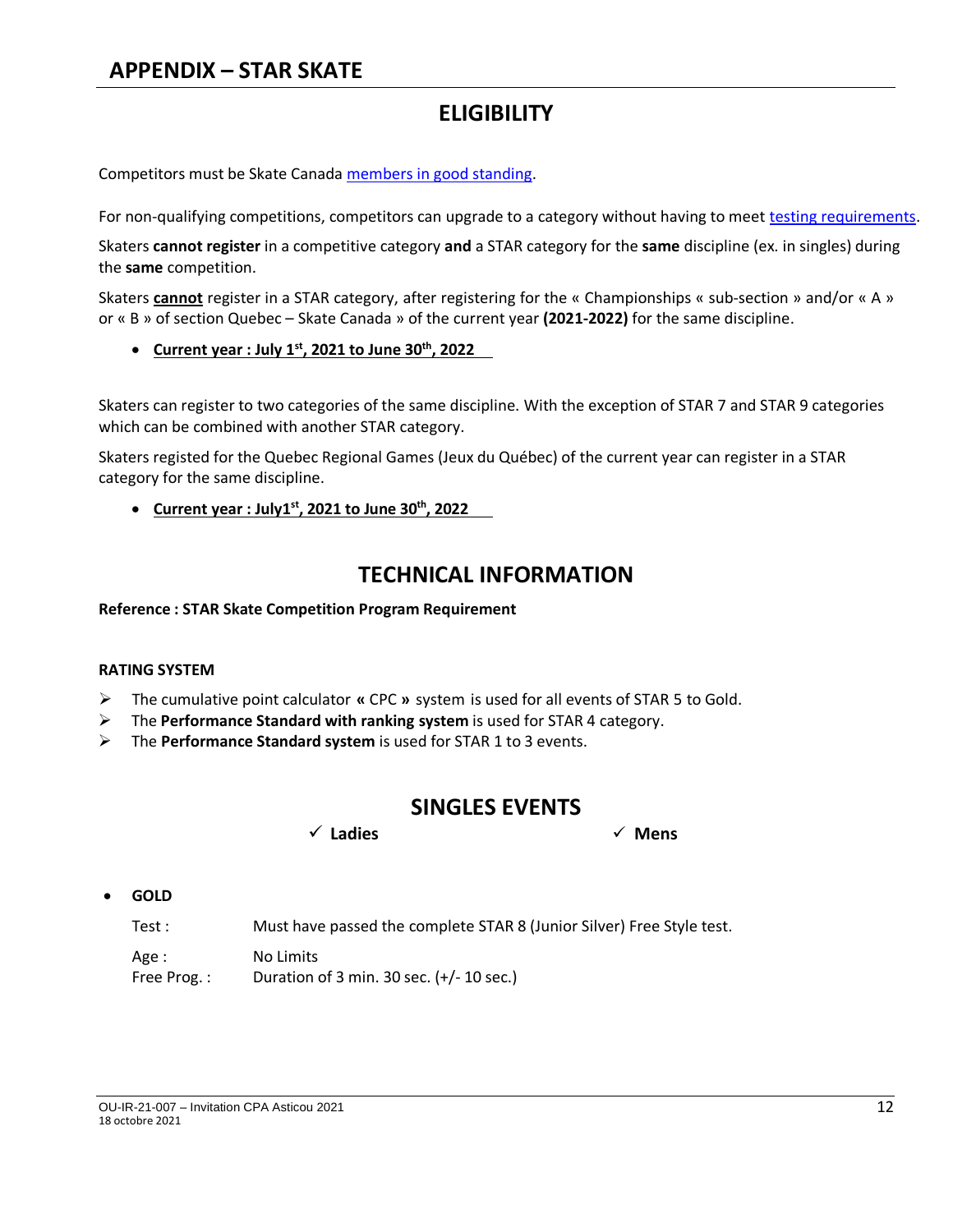## **APPENDIX– STAR SKATE**

| $\bullet$ | <b>STAR 10</b>    |                                                                       |
|-----------|-------------------|-----------------------------------------------------------------------|
|           | Test:             | Must have passed the complete STAR 8 (Junior Silver) Free style test  |
|           | libre.Age:        | No Limits                                                             |
|           | Free Prog:        | Duration of 3 min. $(+/- 10 \text{ sec.})$                            |
| $\bullet$ | STAR <sub>9</sub> |                                                                       |
|           | Test:             | MUST have passed the complete STAR 5 Free style test (Junior Bronze). |
|           | Age :             | No Limits                                                             |
|           | Short Prog.:      | Duration of 2 min. 20 sec. $(+/- 10 \text{ sec})$ .                   |
| $\bullet$ | <b>STAR 8</b>     |                                                                       |
|           | Test:             | MUST have passed the complete STAR 5 Free style test (Junior Bronze). |
|           | Age:              | No Limits                                                             |
|           | Free Prog:        | 3 min. (+/- 10 sec)                                                   |
| $\bullet$ | STAR <sub>7</sub> |                                                                       |
|           | Test:             | MUST have passed the complete STAR 5 Free style test (Junior Bronze). |
|           | Age :             | No limits                                                             |
|           | Short Prog.:      | Duration of 2 min. 20 sec. (+/- 10 sec)                               |
| $\bullet$ | STAR <sub>6</sub> |                                                                       |
|           | + Test            | MUST have nassed the complete STAR 5 Free style test (lunior Bronze)  |

| Test:       | MUST have passed the complete STAR 5 Free style test (Junior Bronze). |
|-------------|-----------------------------------------------------------------------|
| Age :       | No Limits                                                             |
| Free Prog.: | 2 min. 30 sec. $(+/- 10$ sec.)                                        |

#### • **STAR 5**

Tests : MUST NOT have passed any part of the STAR 8 (Junior Silver) Freestyle test.

Free Prog: 2 min. (+/- 10 sec.)

#### ➢ **Under 10 years of age**

Age : Must not have reached 10 years of age on July 1st preceeding the competition.

### ➢ **Under 13 years of age**

Age : Must not have reached 13 years of age on July 1st preceeding the competition.

#### ➢ **13 years of age and up**

Age : Be 13 years of age or older as of July 1st preceeding the competition.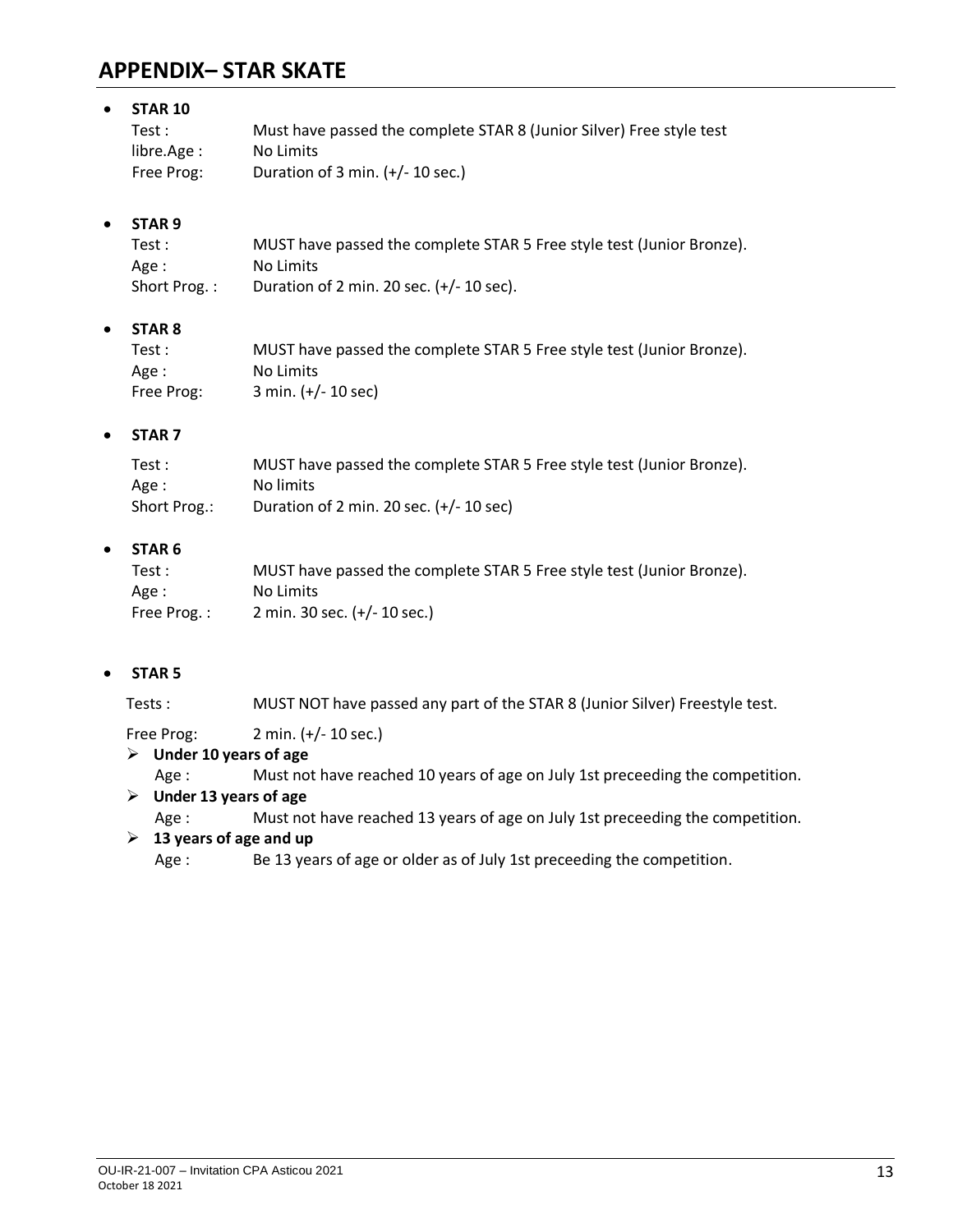#### • **STAR 4**

Tests : MUST NOT have passed any part of the STAR 6 (Senior Bronze) Freestyle test.

Free Prog: 2 min. +/- 10 sec.

- ➢ **Under 10 years of age**
	- Age : Must not have reached 10 years of age on July 1st preceeding the competition.
- ➢ **Under 13 years of age**
	- Age : Must not have reached 13 years of age on July 1st preceeding the competition.

#### ➢ **13 years of age and up**

Age : Be 13 years of age or older as of July 1st preceeding the competition.

#### • **STAR 3**

| Test :     | MUST NOT have passed any part of the STAR 6 (Senior Bronze) Freestyle test. |
|------------|-----------------------------------------------------------------------------|
| Age :      | No Limits                                                                   |
| Free Prog: | 2 min. $(+/- 10$ sec.)                                                      |

#### • **STAR 2**

| Test :     | MUST NOT have passed any part of the STAR 6 (Senior Bronze) Freestyle test. |
|------------|-----------------------------------------------------------------------------|
| Age :      | No Limits                                                                   |
| Free Prog: | Max duration of 2 min et 10 secondes.                                       |

#### • **STAR 1**

| Test: | MUST NOT have passed any part of the STAR 6 (Senior Bronze) Freestyle test. |
|-------|-----------------------------------------------------------------------------|
| Age : | No Limits<br>Elements                                                       |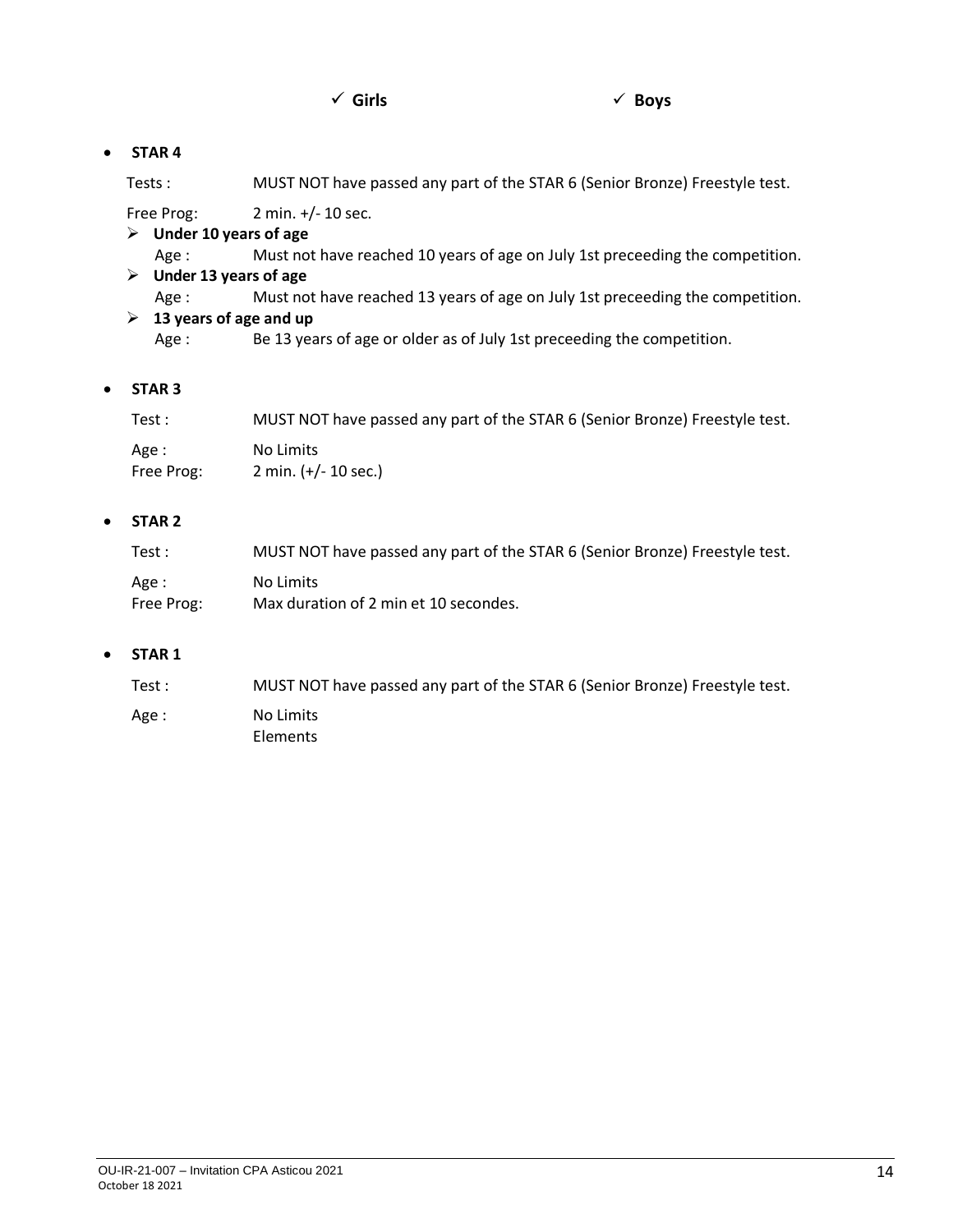# **SOLO PATTERN DANCE COMPETITION**

#### **Reference : STAR Skate Competition Program Requirement**

Skate Canada Series Eight music will be used for all pattern dance events. However, couples have the option to use a selection from the ISU Ice Dance music (only tunes one to five) or from the Skate Canada approved list of contemporary music. If couples chose to use either an ISU or contemporary music selection, they must supply this music to the competition organizers as indicated in the announcement for the competition. Only Skate Canada Series Eight music will be used during the warm-up period.

|           |                 | $\checkmark$ Follow                                                           | $\checkmark$ Lead                                                      |
|-----------|-----------------|-------------------------------------------------------------------------------|------------------------------------------------------------------------|
| $\bullet$ | STAR 10/GOLD    |                                                                               |                                                                        |
|           | Test:           |                                                                               | Must have passed the complete STAR 8 (Junior Silver) dance assessment. |
|           | Age:            | <b>No Limits</b>                                                              |                                                                        |
|           |                 | Two pattern dances as follows :<br>Blues (3 seq.) and Viennese Waltz (3 seq.) |                                                                        |
| $\bullet$ | <b>STAR 8/9</b> |                                                                               |                                                                        |
|           | Test:           | Must have passed the STAR 5 dance assessment or higher.                       |                                                                        |
|           | Age:            | No Limits                                                                     |                                                                        |
|           |                 | Two pattern dances as follows :                                               |                                                                        |
|           |                 | Rocker (4 seq.) and Paso (3 seq.)                                             |                                                                        |
| ٠         | <b>STAR 6/7</b> |                                                                               |                                                                        |
|           | Test:           | Must have passed the STAR 5 dance assessment or higher.                       |                                                                        |
|           | Age:            | <b>No Limits</b>                                                              |                                                                        |
|           |                 | Two pattern dances as follows :<br>Willow (2 seq.) and Fox Trot (4 seq.)      |                                                                        |
| $\bullet$ | <b>STAR 4/5</b> |                                                                               |                                                                        |
|           | Test:           | Must have passed the STAR 3 dance assessment or higher                        |                                                                        |
|           | Age:            | <b>No Limits</b>                                                              |                                                                        |
|           |                 | Two pattern dances as follows :                                               |                                                                        |
|           |                 | Fiesta (3 seq.) and Willow (2 seq.)                                           |                                                                        |
| $\bullet$ | <b>STAR 2/3</b> |                                                                               |                                                                        |
|           | Test:           | Must have passed the complete STAR 1 dance assessment.                        |                                                                        |
|           | Age:            | <b>No Limits</b>                                                              |                                                                        |
|           |                 | Draw for one of :                                                             |                                                                        |
|           |                 | 1. Dutch Waltz (2 seq.)                                                       |                                                                        |
|           |                 | Tango Canasta (2 seq.)<br>2.                                                  |                                                                        |
|           |                 | Baby Blues (2 seq.)<br>3.                                                     |                                                                        |
|           |                 |                                                                               |                                                                        |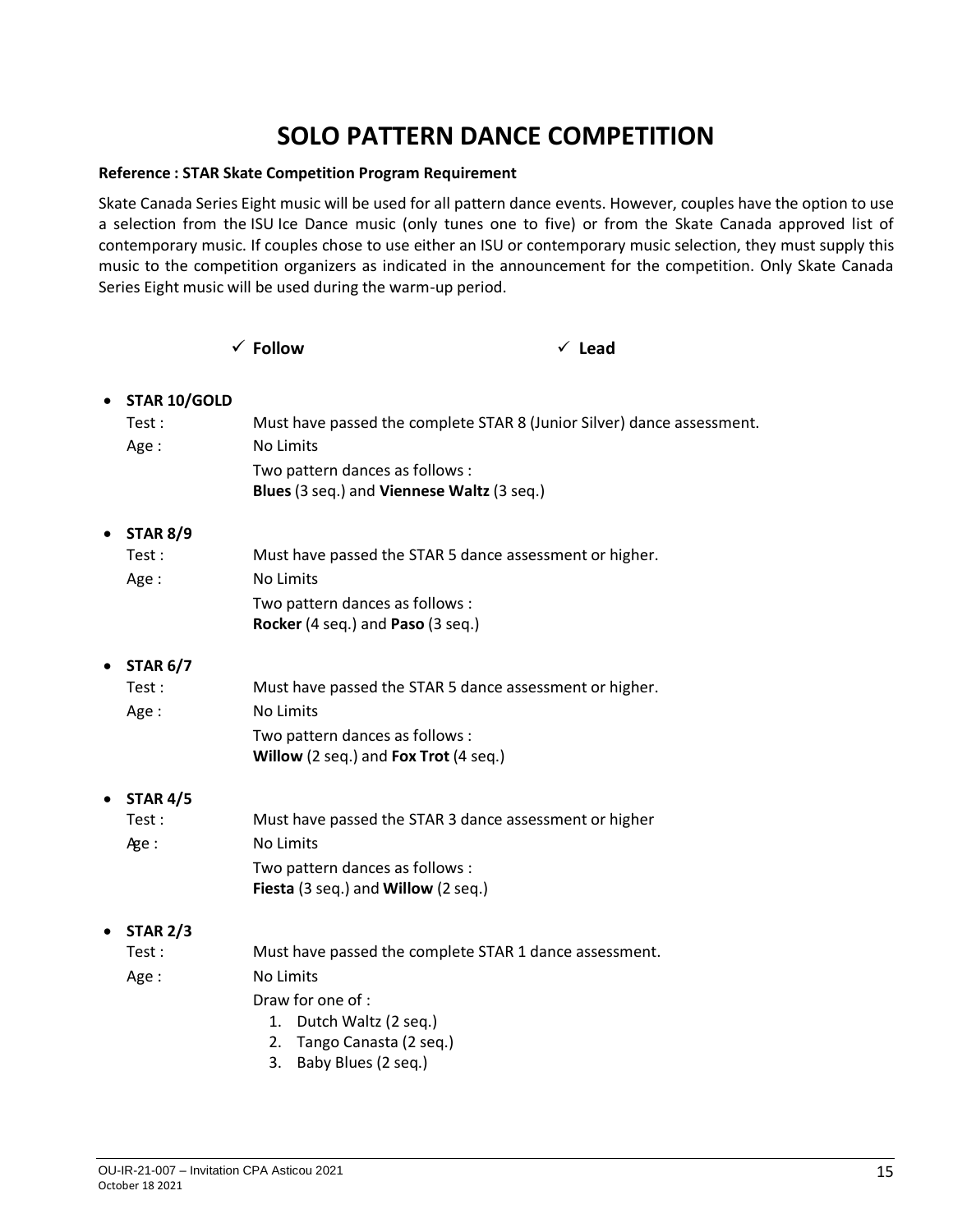## **ELIGIBILITY**

Competitors must be Skate Canad[a members in good standing.](https://info.skatecanada.ca/index.php/en-ca/rules-of-sport/54-competitions.html)

For non-qualifying competitions, competitors can upgrade to a category without having to meet [testing requirements.](https://info.skatecanada.ca/index.php/en-ca/rules-of-sport/261-competitive-competition-program-requirements.html)

## **TECHNICAL INFORMATION**

#### **Reference : STAR Skate Competition Program Requirement**

#### **RATING SYSTEM**

The cumulative point calculator **«** CPC **»** system is used for the Artistic Events.

| $\checkmark$ Ladies |
|---------------------|
|---------------------|

✓ **Ladies** ✓ **Mens**

| $\bullet$ | <b>GOLD</b><br>Test :<br>Age:<br>Program | Must have passed Gold Artistic Assessment (or Gold Interpretation test).<br>No Limits<br>Max duration of 2 min. 40 sec |
|-----------|------------------------------------------|------------------------------------------------------------------------------------------------------------------------|
| $\bullet$ | STAR <sub>9</sub>                        |                                                                                                                        |
|           | Test:                                    | Must have passed STAR 7 Artistic Assessment (or Silver Interpretation test), but no higher<br>test.                    |
|           | Age :                                    | No Limits                                                                                                              |
|           | Program                                  | Max duration of 2 min. 10 sec.                                                                                         |
| $\bullet$ | <b>STAR 7</b>                            |                                                                                                                        |
|           | Test:                                    | Must have passed STAR 5 Artistic Assessment (or Bronze Interpretation Test), but no higher<br>test.                    |
|           | Age:                                     | No Limits                                                                                                              |
|           | Program                                  | Max duration of 2 min. 10 sec.                                                                                         |
| $\bullet$ | <b>STAR 5</b>                            |                                                                                                                        |
|           | Test:                                    | Must have passed STAR 4 Skills assessment (or the introduction to Interpretation test), but<br>no higher test.         |
|           | Age:                                     | No Limits                                                                                                              |
|           | Program                                  | Max duration of 2 min. 10 sec.                                                                                         |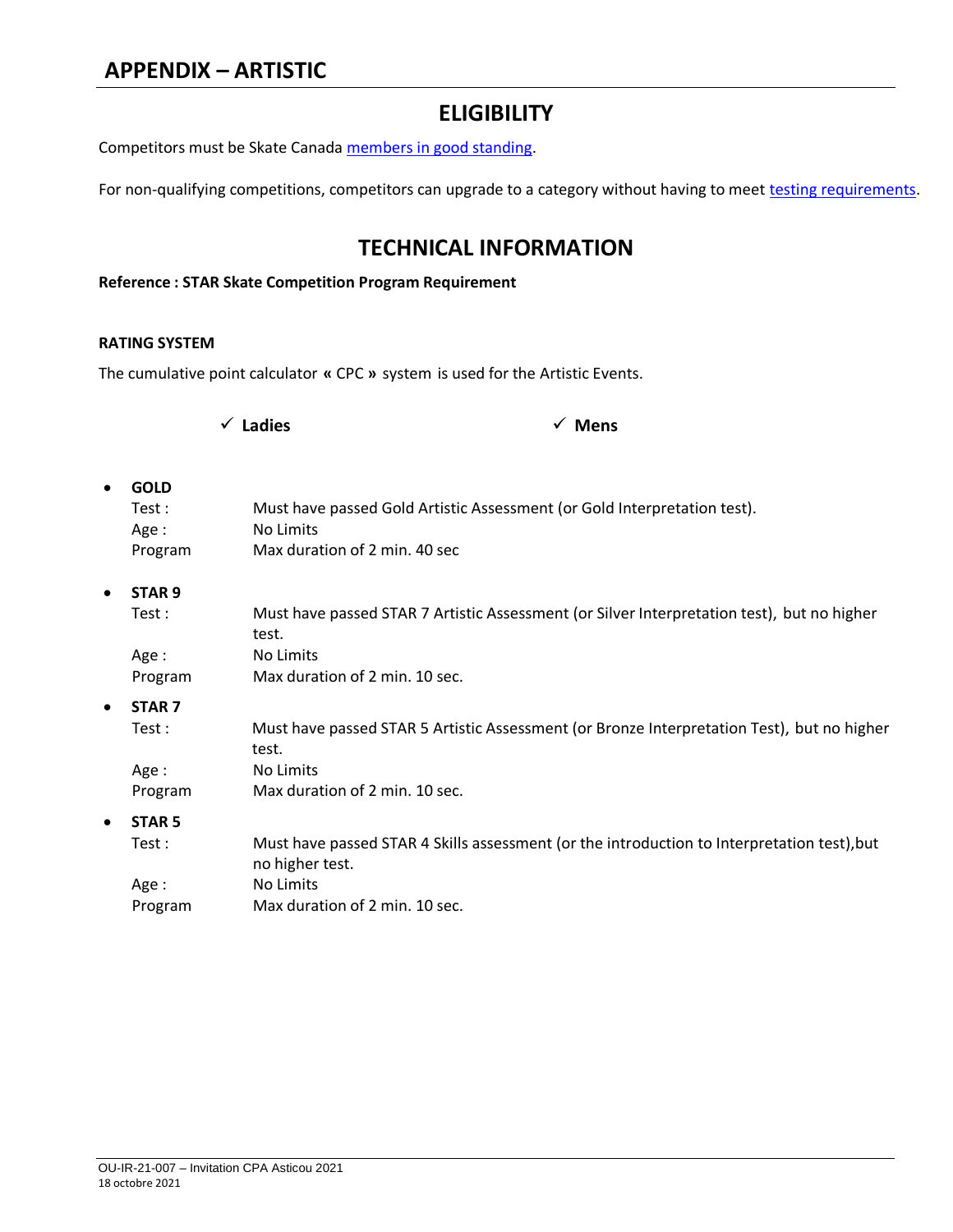## **APPENDIX – SHOWCASE**

## **ELIGIBILITY**

Competitors must be Skate Canad[a members in good standing.](https://info.skatecanada.ca/index.php/en-ca/rules-of-sport/54-competitions.html)

For non-qualifying competitions, competitors can upgrade to a category without having to meet [testing requirements.](https://info.skatecanada.ca/index.php/en-ca/rules-of-sport/261-competitive-competition-program-requirements.html)

## **TECHNICAL INFORMATION**

#### **Reference : STAR Skate Competition Program Requirement**

#### **RATING SYSTEM**

The cumulative point calculator **«** CPC **»** system is used for Showcase 3 and 4 events.

The performance standard system is used for Showcase 1 and 2 events.

|  | $\checkmark$ Ladies |  | $\checkmark$ Mens |
|--|---------------------|--|-------------------|
|--|---------------------|--|-------------------|

| • SHOWCASE 4 |                                                                      |
|--------------|----------------------------------------------------------------------|
| Test:        | Must have passed STAR 8 Freestyle (Junior silver) or a higher level. |
| Age :        | No Limits                                                            |
| Program      | Max duration of 2 min. 30 sec                                        |

#### • **SHOWCASE 3**

| Test :  | Must have passed STAR 6 Freestyle (Senior bronze), but no higher test than STAR 8 |
|---------|-----------------------------------------------------------------------------------|
|         | Freestyle (Junior Silver).                                                        |
| Age :   | No Limits                                                                         |
| Program | Max duration of 2 min.                                                            |

#### • **SHOWCASE 2**

Test : Must have passed STAR 5 Freestyle (Junior bronze), but no higher test than STAR 6 Freestyle (Senior bronze). Age : No Limits Program Max duration of 1 min. 30 sec.

#### • **SHOWCASE 1**

| Test :  | Must have passed STAR 4 Freestyle, but no higher level. |
|---------|---------------------------------------------------------|
| Age :   | Not Limits                                              |
| Program | Max duration of 1 min.                                  |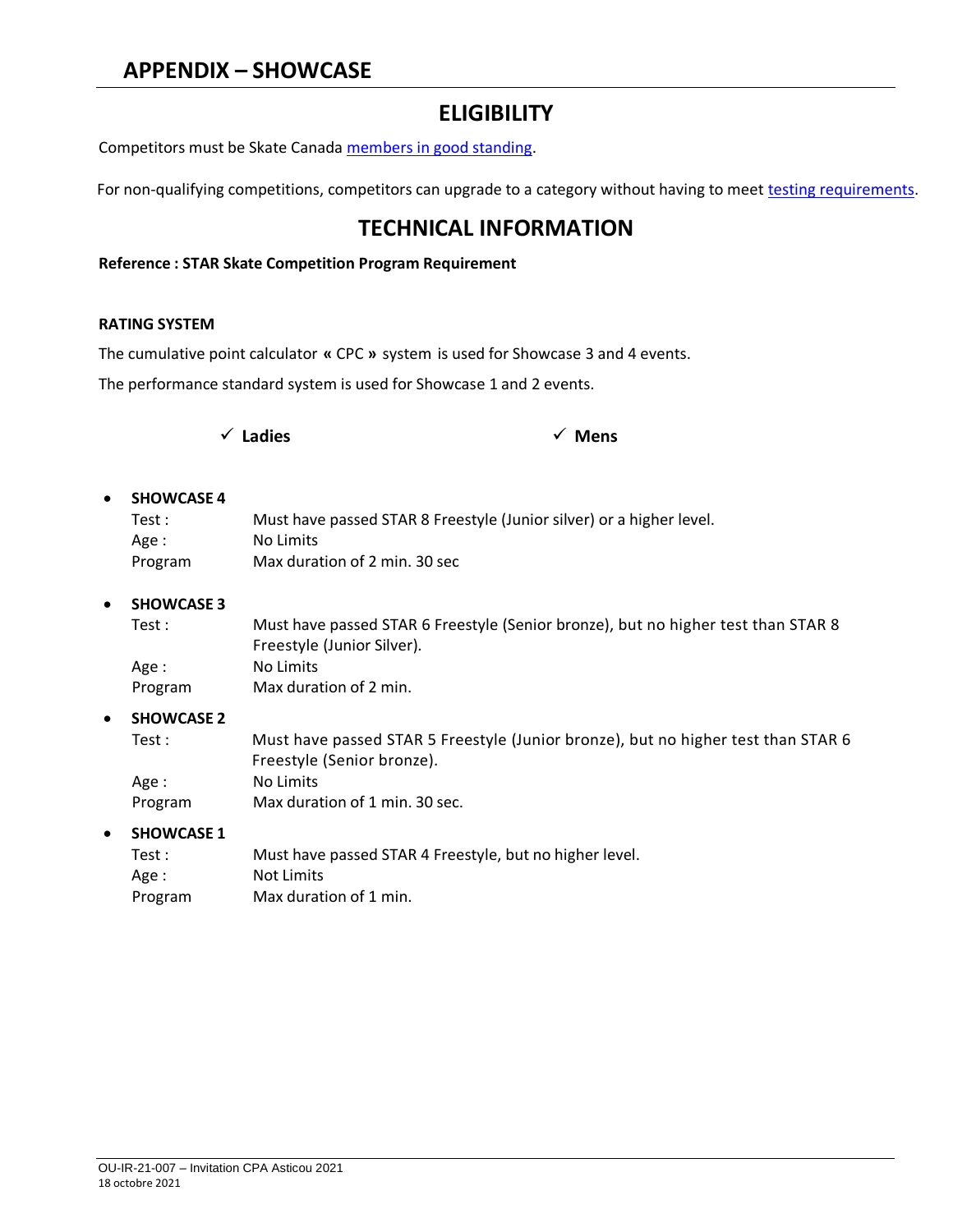## **ELIGIBILITY**

Competitors must be Skate Canad[a members in good standing.](https://info.skatecanada.ca/index.php/en-ca/rules-of-sport/54-competitions.html)

For non-qualifying competitions, competitors can upgrade to a category without having to mee[t testing requirements.](https://info.skatecanada.ca/index.php/en-ca/rules-of-sport/261-competitive-competition-program-requirements.html)

- Teams must be made up of two to four skaters. More than 50% of the team's skaters must have passed the required test to enter the event (ex. 2 of 3, 3 of 4). Elements are skated in the order indicated on the list.
- Each skater performs one element. If the team has fewer than four skaters, no skater may perform more than two elements.
- Elements are skated in the order in which they are listed. The first element is performed by each team registered in the event before the second element is performed, and so on.
- Each element can only be tried once.

Teams cannot be formed by skaters from different clubs.

## **TECHNICAL INFORMATION**

**Reference : STAR Skate Competition Program Requirement**

#### **RATING SYSTEM**

➢ The **Performance Standard with ranking system** is used for all categories.

## **TEAM - STAR**

- **OPEN TEAM (STAR 6 or higher)**
- **GOLD TEAM**
- **STAR 9/10 TEAM**
- **STAR 7/8 TEAM**
- **STAR 6 TEAM**
- **STAR 5 TEAM**
- **STAR 4 TEAM**